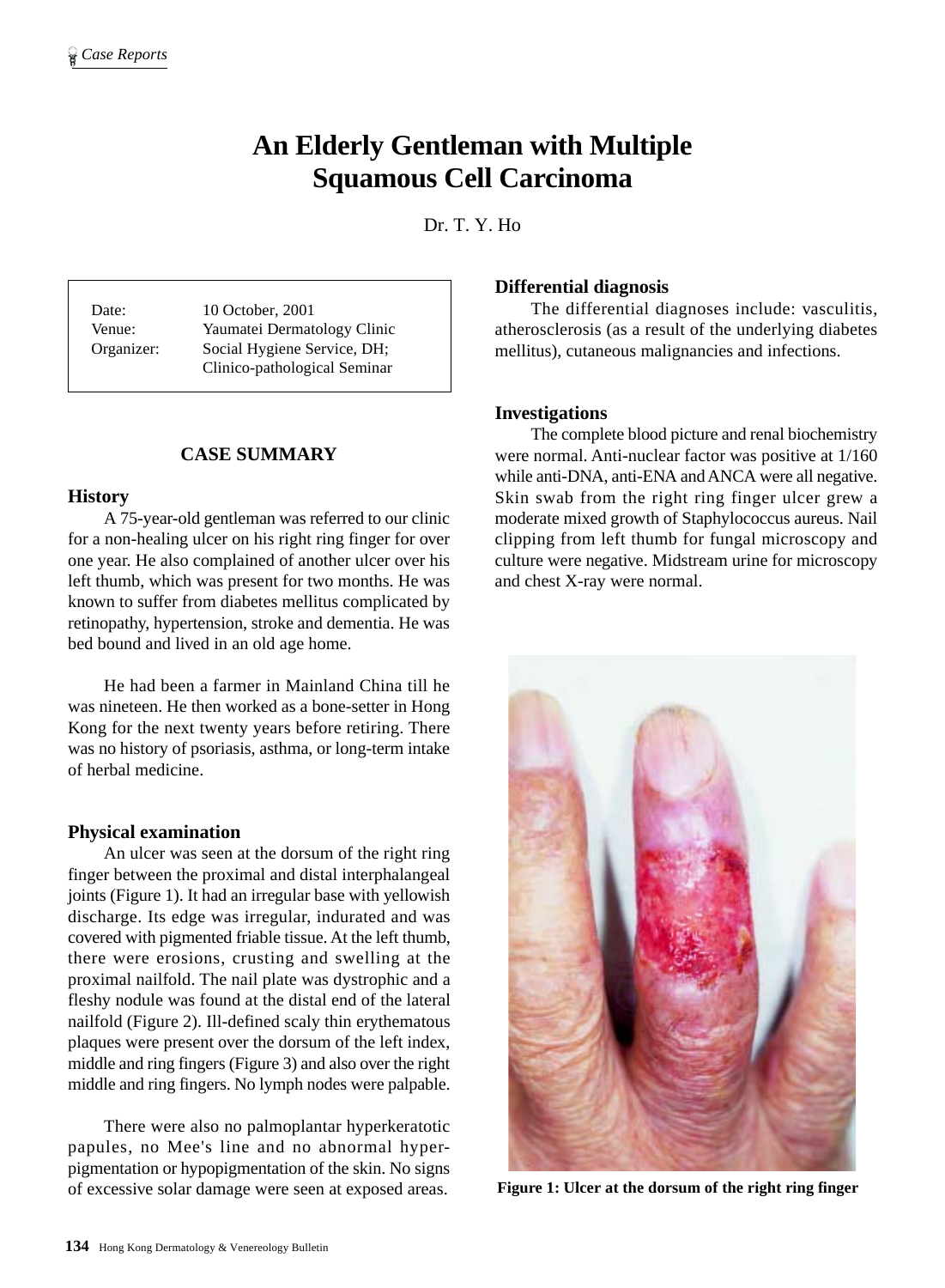

**Figure 2: Nail dystrophy, erosion and nodule at the left thumb**

The first skin biopsy was taken from the margin of the right ring finger ulcer. Atypical squamous proliferation was seen at the epidermis characterized by enlarged and irregular nuclei. As no definite diagnosis of malignancy could be made, skin biopsy was repeated. Specimens were taken from the right ring finger ulcer as well as from the left thumb nodule at the second skin biopsy. Both specimens showed a highly dysplastic epithelium with irregular islands of squamous cells in the underlying dermis. A diagnosis of squamous cell carcinoma was made for both specimens. Incisional skin biopsy from the scaly erythematous plaque on the dorsum of the left middle finger showed features of dysplasia with marked parakeratosis and nuclear pleomorphism of epidermal cells. The overall epithelial maturation was, however, still observed and there were no stromal invasion.

## **Diagnosis**

The multiple squamous cell carcinomas could be



**Figure 3: Scaly erythematous thin plaques over the dorsum of the left index, middle and ring fingers**

related to previous exposure to arsenic, either from an agricultural source or from bone-setting preparations, as there were no other obvious predisposing factors.

# **Management**

The patient was referred to orthopaedic surgeons. Radiation therapy was given to the lesions on the right ring finger and left thumb. A repeated biopsy of the ring finger ulcer after radiotherapy revealed only inflammation without signs of malignancy. Partial thickness skin graft was subsequently performed for the right ring finger ulcer.

# **REVIEW ON CHRONIC ARSENICISM**

## **Source of chronic arsenicism**

Arsenic can be absorbed orally, through inhalation, or percutaneously.<sup>1</sup> The most common cause of chronic arsenicism is medicinal exposure. Fowler's solution previously used in the treatment of psoriasis contains 1% potassium arsenite, whereas asiatic pills used for treating asthma contain arsenic trioxide. Many chemicals used in agriculture contain arsenic and they can give rise to chronic arsenicism. These include pesticides,